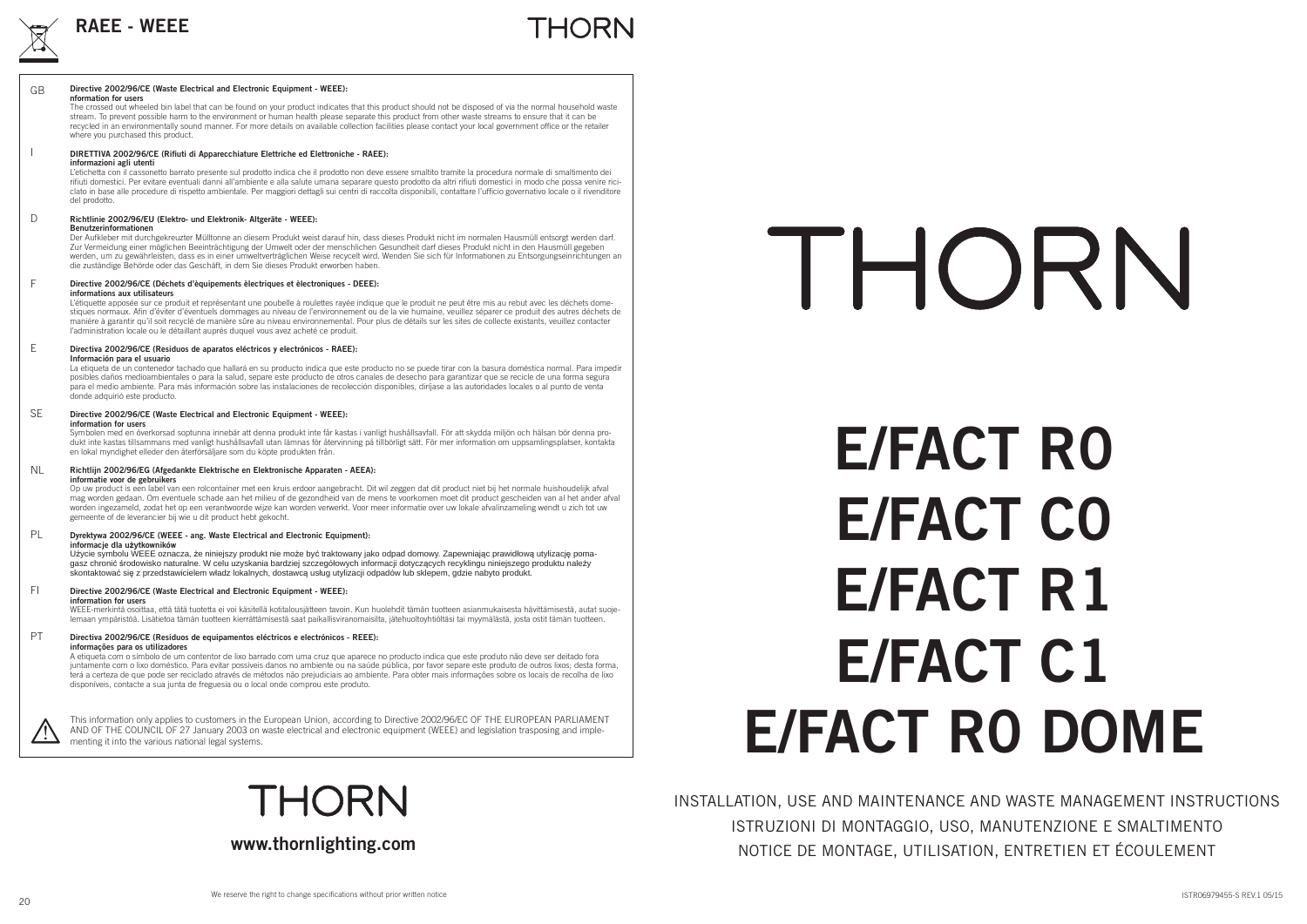#### **TECHNICAL DATADATI TECNICIDONNÉES TECHNIQUES**

|                                          |     |                                              |                       | $X \times$ CE IP65/IP67 IK09 |
|------------------------------------------|-----|----------------------------------------------|-----------------------|------------------------------|
| Type<br>Tipo<br>Art<br>Catégorie<br>Tipo |     | Lamp<br>Lampada<br>Lampe<br>Lampe<br>Lámpara |                       |                              |
| <b>EFACT RO</b><br><b>EFACT CO</b>       | LED | $+$                                          | <b>MAX</b>            | T 30°C                       |
| <b>EFACT R1</b><br><b>EFACT C1</b>       | LED | $+^{\prime\prime}$                           | 1000 kg               | T 33°C                       |
| <b>EFACT RO DOME</b>                     | LED | $\mathbb{M}^{\prime\prime}$                  | <b>MAX</b><br>2000 kg | T 30°C                       |

#### **MEGAZIP SECURITY FIXING FISSAGGIO DI SICUREZZA MEGAZIPSÉCURITÉ FIXATION MEGAZIP**

**THORN** 



- GB (1.) Fix properly to the ceiling the security cable supplied; (2.) Fix the security cable to the luminaire so that it can remain at 230 cm height from the walking level also in case it fall down.
- (1.) Fissare adeguatamente al soffitto il cavo di sicurezza fornito; l (2.) Fissare all'apparecchio il cavo di sicurezza in modo che l'apparecchio stesso, in caso di caduta, resti ad un'altezza di circa 230 cm dal piano di calpestio.
- (1.) Das Sicherheitskabel an die Decke richtig befestigen; D (2.) Das Sicherheitskabel an die Leuchte befestigen. Das Sicherheitskabel muss so lang sein, um 230 cm über der Geschosshöhe zu bleiben, falls die Leuchte herunterfällt.
- (1.) Fixer au plafond convenablement le cable de securité fourni; F (2.) Fixer a l'appareil le cable de securite' de façon a ce que l'appareil, en cas de chute, reste a une hauteur d'environ 230 cm du plancher.
- (1.) Fijar adecuadamente al techo el cable de seguridad; E (2.) Fijar al aparato el cable de seguridad de modo que el proprio aparato, en caso de caer, quede a una altura de 230 cm del nivel del suelo.
- (1.) Fäst säkerhetswiren ordentligt i taket; SE (2.) Fäst säkerhetswiren ordentligt i armaturen, så att det återstår 230 cm ovan golv/mark om armaturen faller ner.
- (1.) Bevestig op de juiste wijze de veiligheidskabel aan het NL plafond;
	- (2) Bevestig de veiligheidskabel dusdanig aan de armatuur dat deze op 230cm vanaf vloernivo blijft hangen bij het evt. neerkomen van het plafond.
- $RU$  (1.) Закрепите тросик безопасности на потолке (в случае поставки);  $(2.)$  Закрепите другой конец тросика безопасности на светильнике так, чтобы осталось 230 см. от уровня пола в случае падения светильника.
- (1.) Kiinnitä valaisimen mukana toimitettu varmistusvaijeri FI huolellisesti kattoon.
	- (2.) Säädä varmistusvaijerin pituus siten, että valaisimen tippuessa valaisin jää 230cm:n korkeudelle kävelytasosta.
- P (1.) Fixar adequadamente ao tecto o cabo de suspensão (segurança) fornecido;
	- (2.) Fixar a Laminária ao cabo de suspensão (segurança) de forma, que em caso de queda fique a cerca de 230 cm do chão.



THORN

- GB 5 cm = Minimum distance between luminaire andceiling material. Never cover luminaire with insulation material or similar.
- 5 cm = Distanza minima tra l'apparecchio e le parti circostanti. Non ricoprire mai l'apparecchio con materiali isolanti o similari.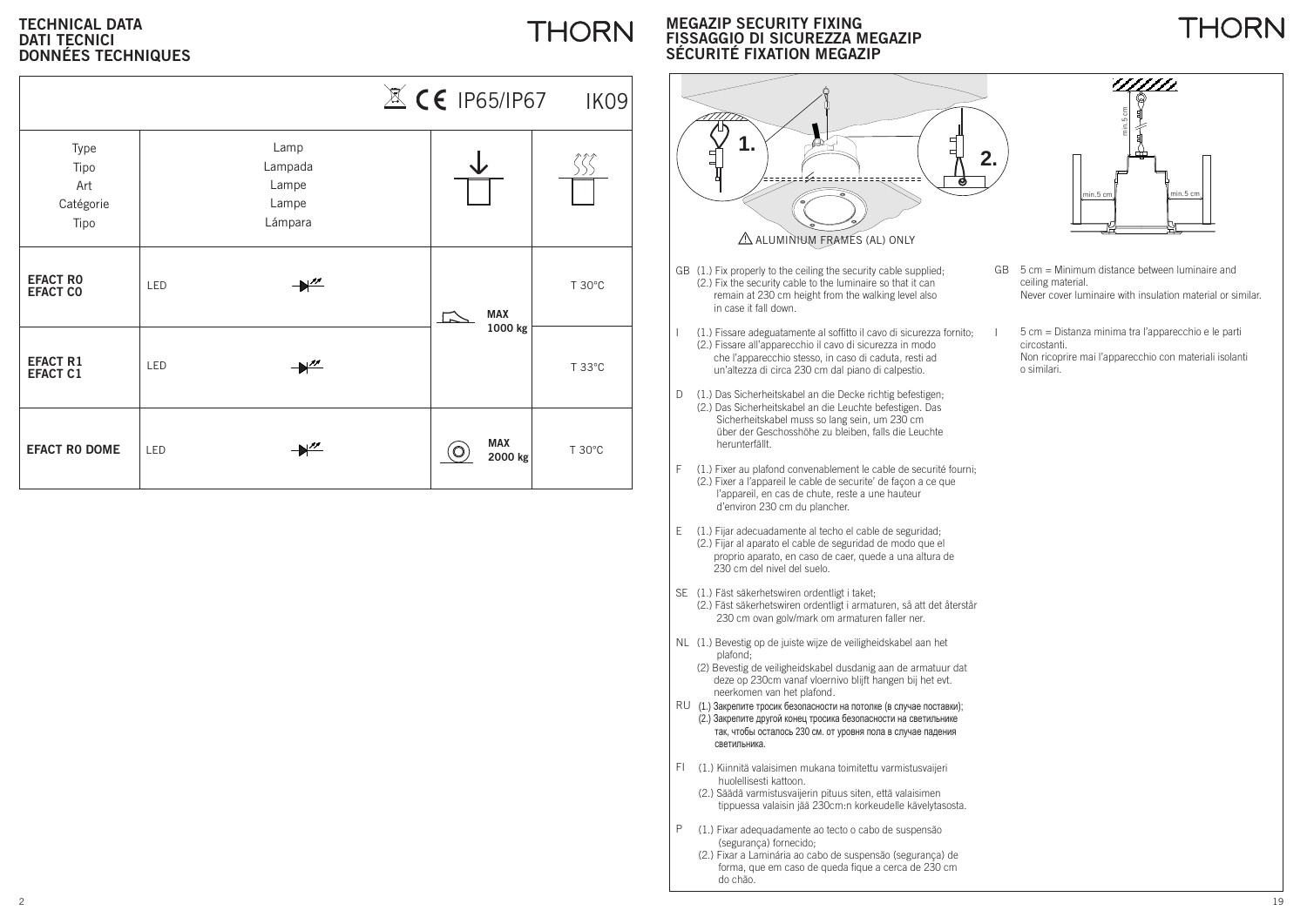

**ONLY FOR ACCENT LED VERSIONS**

18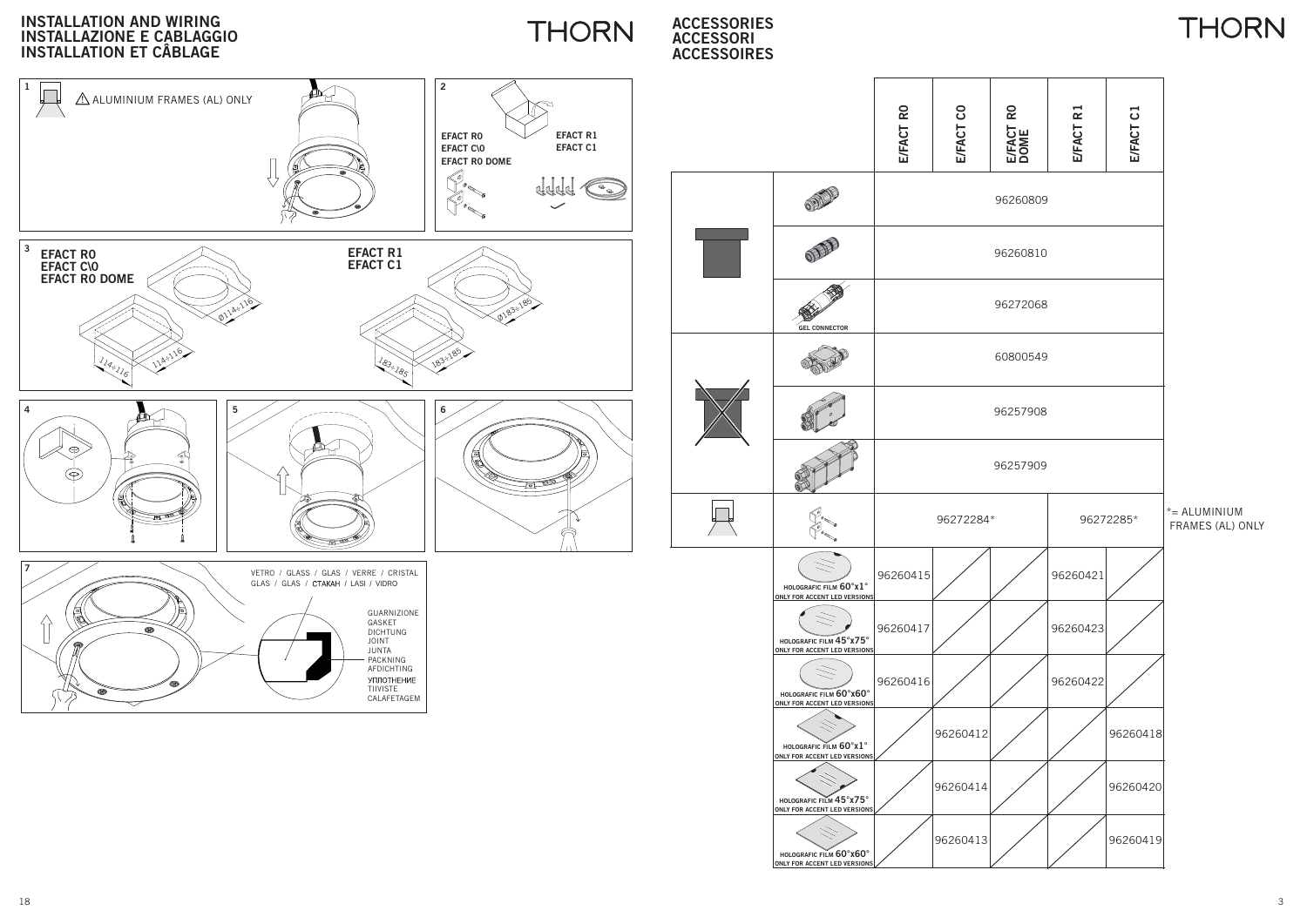#### **SPARE PARTS RICAMBIPIÈCES DE RECHANGE**

|                                                                                   |                  |    | E/FACT RO | E/FACT CO | E/FACT R1 | E/FACT C1 | E/FACT RO<br>DOME |  |
|-----------------------------------------------------------------------------------|------------------|----|-----------|-----------|-----------|-----------|-------------------|--|
| <b>GASKET + GLASS CODES<br/>CODICI GUARNIZIONE + VETRO</b><br>JOINT + VERRE CODES | 4                | 55 | 59003264  | 59003265  | 59003268  | 59003272  |                   |  |
|                                                                                   |                  | 뚠  | 59003261  | 59003262  | 59003267  | 59003270  |                   |  |
|                                                                                   | RS               | 55 | 59003264  | 59003265  | 59003268  | 59003272  |                   |  |
|                                                                                   |                  | Æ  | 59003261  | 59003262  | 59003267  | 59003270  |                   |  |
|                                                                                   | <b>GB</b><br>EDO | 0  |           |           |           |           | 59007722          |  |
| GASKET CODES<br>CODICI GUARNIZIONE<br>JOINT CODES                                 |                  |    | 59003289  | 59003290  | 59003291  | 59003492  | 59007728          |  |

**INSTALLATION AND WIRINGINSTALLAZIONE E CABLAGGIO INSTALLATION ET CÂBLAGE**

**THORN** 



**THORN**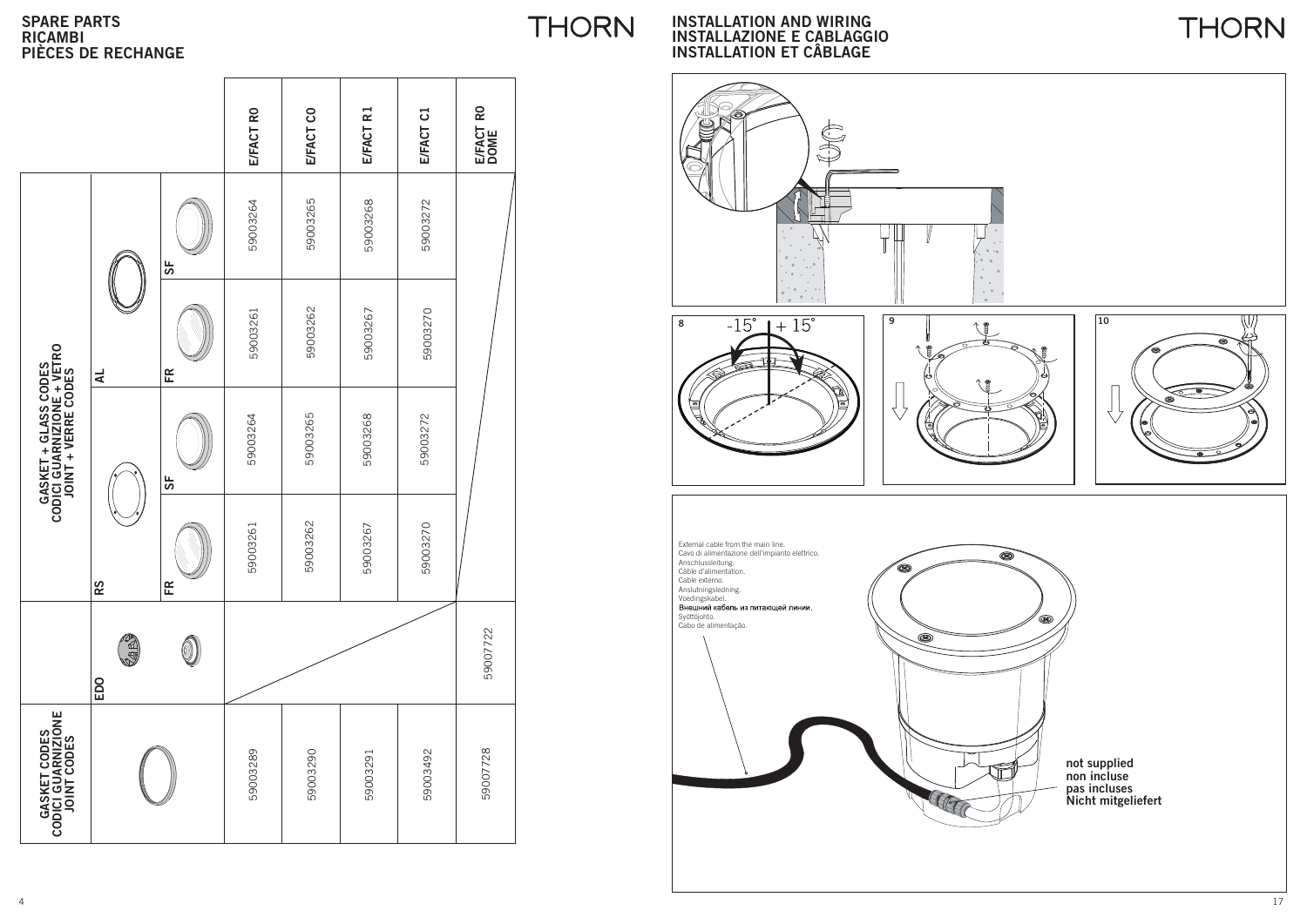#### **INSTALLATION AND WIRING INSTALLAZIONE E CABLAGGIO INSTALLATION ET CÂBLAGE**



**PRODUCTS DIMENSIONS DIMENSIONI PRODOTTI DIMENSIONS DES PRODUITS**

**THORN** 



**THORN**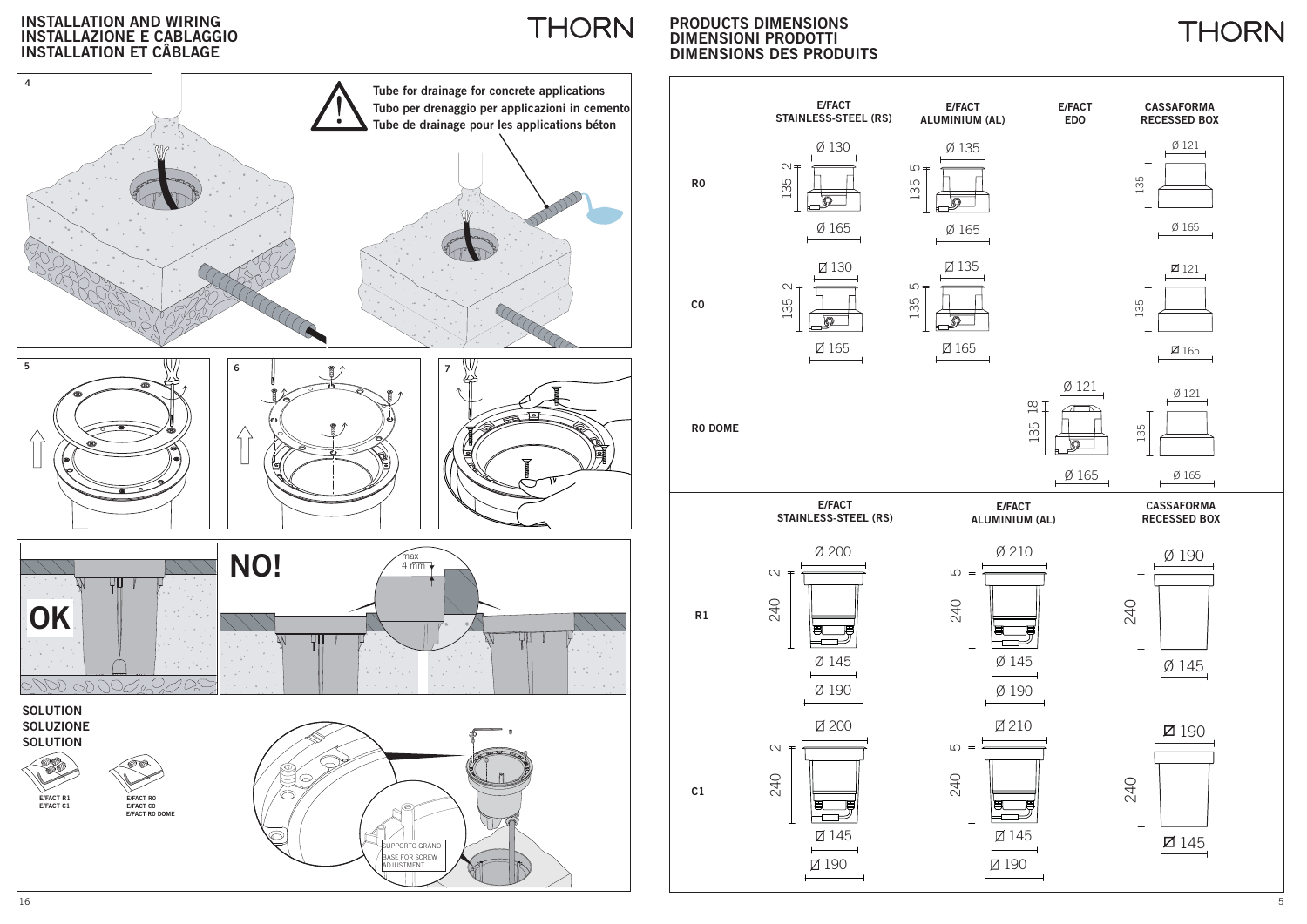I DF

 $\blacksquare$ DFE

I DFE

**THORN** GB

230V

CLI IP65/IP67 这**C∈l**e

 $Mod_{---}$ Ser  $\overline{z}$  $TVD$  ----

## **THORN**

#### **INSTALLATION AND WIRING INSTALLAZIONE E CABLAGGIOINSTALLATION ET CÂBLAGE**





**WALL MURO MUR**

TOP ALTO



- Use only original spare parts. - Usare solo ricambi originali.

NLRU FIPEn caso de difusor dañado cambiarlo antes de encender el aparato. Vid byte av trasigt glas, kopplas armaturen ur. Bij glasbreuk dient het glas vervangen te worden vooraleer het armatuur aan te schakelen. в случае повреждения рассеивателя, не включайте светильник до его замены. Vioittunut suojalasi on vaihdettava uuteen ennen valaisimen käyttöä. Em caso de avaria do difusor, substituir por outro antes da reutilização da luminária.

GB Do not use water high pressure cleaners.

Technical data on the internal label.Dati tecnici sulla etichetta interna.

Technische Daten auf der internen Bezeichnung. Données techniques sur l'étiquette interne. Datos técnicos en la etiqueta interna.

GB Risk Group 1 (in accordance with EN 62471-2008).

 $\mathsf{GB\_The}$  article is suitable for outside and inside use.

Prodotto idoneo all'uso esterno ed interno.

Gruppo di Rischio 1 (secondo norma EN 62471-2008). Gefahrgruppe (nach der Norm EN 62471-2008). Groupe de Risque 1 (selon la norme EN 62471-2008). Grupo de Riesgo 1 (según la norma EN 62471-2008).

Artikel ist geeignet zur zußerlichen und inneren Anwendung. L'article est adapte pour usage externe et interne. Producto adecuado para uso en exteriores y en interiores.

- Non utilizzare idropulitrici.  $\perp$
- DHochdruckreiniger benutzung ist verboten.
- FNe utilisez pas de nettoyeur haute pression sur la luminaire.
- ENo utilice limpiadores a presión.

GB Lock and unlock the screws following an alternate sequence. Bloccare e sbloccare le viti di chiusura con sequenza alternata. Die Verschlussschrauben kreuzweise anziehen bzw. lösen. Bloquer et débloquer les vis de fermeture "en croix", par séquence alternée. DF

- Abrir y cerrar los tornillos en secuencia alterna. E
- Dra åt eller lossa skruvarna genom att följa nummeranvisningarna. SE
- NL Maak de schroeven steeds allemaal geleidelijk los of vast: schroef dus nooit 1 vijs helemaal los of vast, maar schroef alle schroeven diagonaal beetje bij beetje los of vast
- Закручивайте и раскручивайте болты по очередности, в указанной последовательности. RU
- Kiristä ja avaa ruuvit kuvan mukaisessa järjestyksessä. FI
- Apertar e desapertar os parafusos de fecho, "em cruz" em sequência alternada. P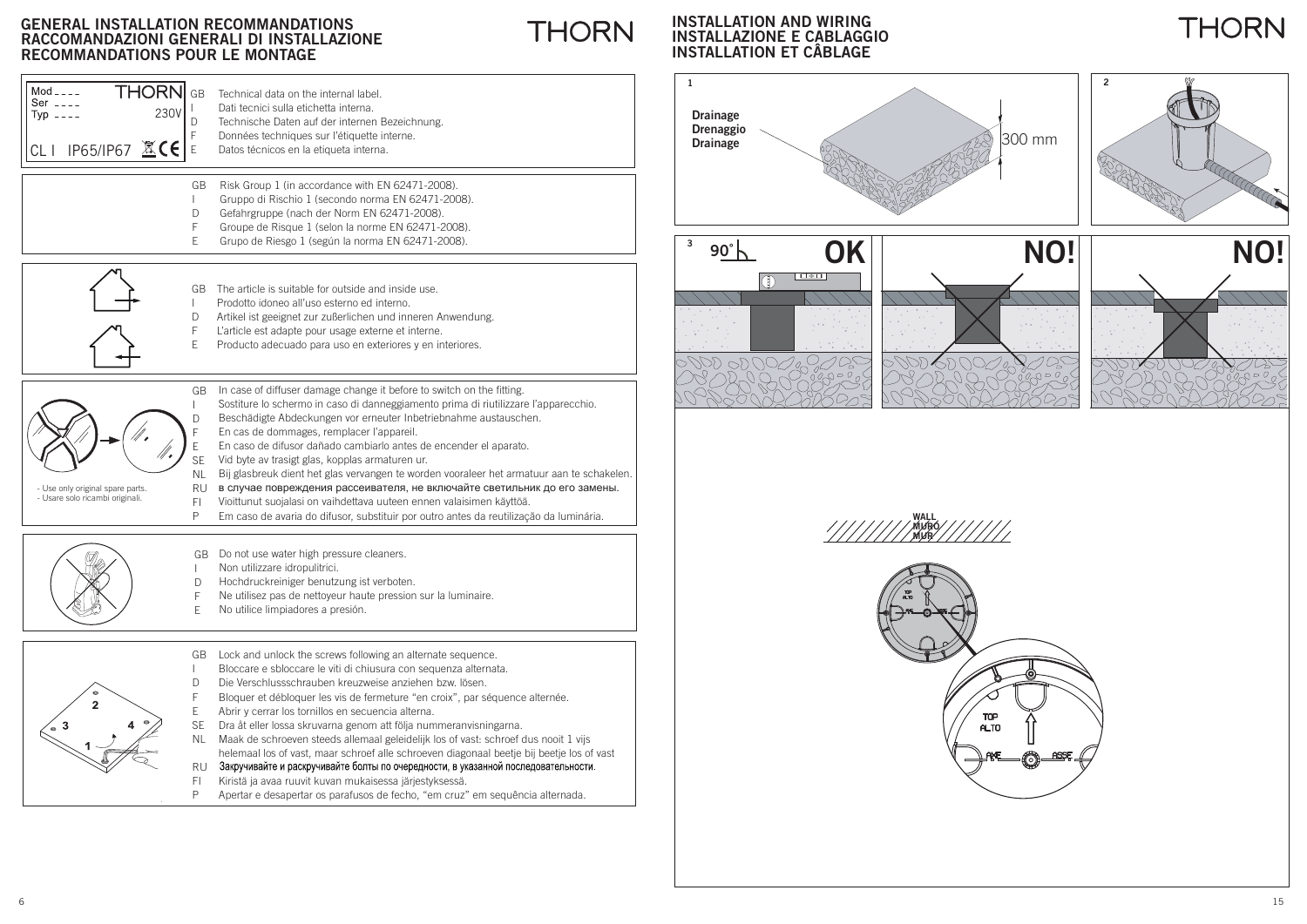#### **GENERAL INSTALLATION RECOMMENDATIONSTHORN RACCOMANDAZIONI GENERALI DI INSTALLAZIONERECOMMANDATIONS POUR LE MONTAGE**

**LED**

GBI

- If THORN agrees to receive back some fittings for laboratory testing, they MUST NOT BE DISASSEMBLED. If necessary remove only the upper ring, to remove the fitting from its recessing box. The connection box, where the wiring to the terminal block is done, must not be opened and you must cut the cable around 10-20 cm from the connection box. GB
- Nel caso in cui THORN dia il consenso al reso di apparecchi per il controllo, essi dovranno essere resi senza essere smontati (aprire solo l'anello superiore per la rimozione dalla cassaforma, ove necessario). La scatola di cablaggio NON DEVE essere aperta; il pressacavo non deve essere toccato; deve essere lasciato un pezzo di cavo di alimentazione di 10-20 cm. uscente dalla scatola di cablaggio.
- Wenn THORN der Rücksendung von Leuchten zwecks Prüfung zustimmt, diese bitte vorher nicht zerlegen. Wenn nötig, nur den oberen Ring entfernen, um die Leuchte aus dem Einbaugehäuse zu nehmen. Nicht den Anschlusskasten und die Verschraubung öffnen, das Kabel in 10-20 cm Abstand von der Anschlussdose durchtrennen. D
- Dans le cas où THORN donne son accord pour un retour d'appareils afin d'en effectuer le contrôle, ceux-ci devront être rendus sans être démontés (ouvrir uniquement la collerette supérieure pour le désolidariser du boîtier d'encastrement, si nécessaire). La boîte de câblage ne DOIT PAS être ouverte, le presse-étoupe ne doît pas être touché ; il faut laisser, à la sortie de la boîte de câblage, un morceau de câble d'alimentation de 10 à 20 cm.F
- En el caso que THORN deba analizar algún aparato , deberá entregarse sólo el aro superior. La caja de cableado NO DEBE ABRIRSE; el prensa no debe tocarse y debe dejarse un cable de 10-20cm saliendo de la caja de cableado. E
- Use only flexible cables of suitable diameter according to the national installation standards. DO NOT USE HARD CABLES OR ARMOURED CABLES. Use only supply cables with double case. Do not enter with single cables. GB
- Utilizzare esclusivamenente cavi flessibili di diametro adatto in conformità alle norme di installazione nazionali. NON USARE CAVI RIGIDI e/o CON ANIMA METALLICA. Utilizzare esclusivamente cavi di alimentazione in doppia guaina. Non entrare con fili singoli. I
- Nur flexible Kabel verwenden gemäß den landesspezifischen Installations-standards.. KEINE STARREN LEITUNGEN VERWENDEN. Brauchen Sie nur die Speisekabel mit doppeltem Mantel. Nicht mit einzelnen Kabeln geben. D
- Utiliser uniquement des câbles souples selon les normes nationales d'installation. NE PAS UTILISER DE CABLES RIGIDES ou ARMES. Ne pas entrer avec les fils séparés F
- Utilizar solo cables flexibles con diámetro adecuado de acuerdo con las normas de instalación national. NO ENTRAR CON CABLES RIGIDOS o BLINDADOS. Utilice sólo los cables de alimentación con doble funda. No vayas con cables individuales. E
- Använd endast kablar med avsedd diameter enligt den nationella installation standard. ANVÄND EJ HÅRDA ELLER ARMERADE KABLAR. Använd endast nätsladdar med dubbel mantel. Gå inte med enstaka trådar. SE
- Gebruik enkel soepele kabels volgens de nationale installatie-norm. GEEN VASTE OF GEWAPENDE SNOEREN GEBRUIKEN ! Gebruik uitsluitend netsnoeren met dubbel omhulsel. Ga niet met enkele draden.NL
- RUв соответствии с принятыми нормами. армированные кабели Используйте только шнуры питания с двойной оболочкой. Не ходи с отдельных проводов.
- Käytä vain liitoskaapelia joustava kansallisen asennusstandardi. ÄLÄ KÄYTÄ JÄYKKÄÄ TAI ARMEERATTUA KAAPELIA ! Käytä vain virtajohdot kaksinkertainen tuppi. Älä mene lankaa. FI
- Utilizar sempre cabos flexíveis de diâmetro adequado de acordo com as normas nacionais de instalação. NUNCA UTILIZAR CABOS RÍGIDOS OU ARMADOS. Utilize apenas os cabos de alimentação com bainha dupla. Não vá com fios individuais P





Observe precautions for handling the LED module. Prendere precauzioni prima di maneggiare il modulo LED.

THORNI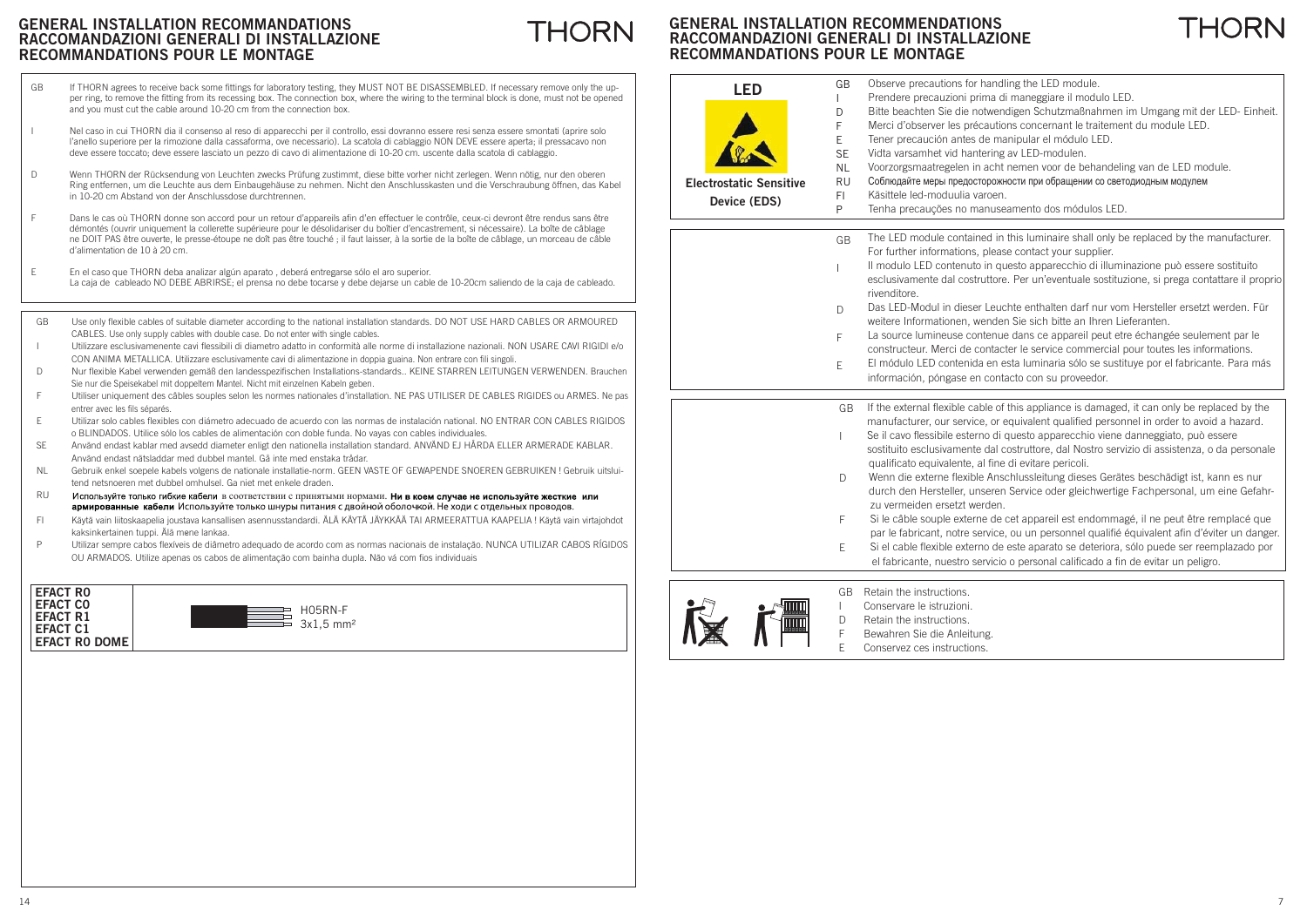# THORN



#### **GENERAL INSTALLATION RECOMMENDATIONS RACCOMANDAZIONI GENERALI DI INSTALLAZIONERECOMMANDATIONS POUR LE MONTAGE**



- controleer de plastic of isolerende afdekking van de armaturen van veiligheidsklasse 2, op schade;
- controleer of alle dichtingen in goede staat zijn, en niet droog, beschadigd of gebarsten;
- controleer de glazen of plastic afdekking op schade en vervang indien nodig;

 - controleer of er geen waterinsijpeling is in de behuizing van de armatuur en de inbouwdoos. De interne onderdelen zoals de ballasten, transformers, sluitringen en schroeven mogen geen duidelijke tekenen van oxidatie of roest vertonen. Roest- en oxidatiesporen duiden op de aanwezigheid van water in het armatuur.

Indien de onderdelen beschadigd zijn, moeten ze vervangen worden door originele onderdelen en reservestukken vooraleer het armatuur wordt gebruikt .

We raden ook aan om de armaturen telkens te controleren wanneer de lamp vervangen wordt, of minstens 1 x per jaar, of binnen de voorgeschreven onderhoudsperiode, afhankelijk van het type installatie.

#### RU РЕКОМЕНДАЦИИ ПО ЭКСПЛУАТАЦИИ

Данные рекомендации по техническому обслуживанию должны соблюдаться при установке любых светильников, независимо от их сферы применения или степени защиты. Необходимо выполнить следующие операции:

- Очистите светильник, удалив загрязнения с защитной решетки и головок винтов, следуя инструкции по установке, прилагаемой к кажлому светильнику.
- Проверьте затяжку винтов, соединяющих части светильника (стеклянную рамку, место ввода кабеля и пр.)
- Проверьте целостность и герметичность кабельных вводов.

- Для светильников с классом защиты 1: проверьте подвод заземляющего кабеля к корпусу на отсутствие признаков окисления или механических повреждений.

- Для светильников с классом защиты 2: убедитесь в целостности изоляционного покрытия.
- Убедитесь, что все уплотнительные элементы в исправном состоянии.
- Проверьте защитное стекло на предмет повреждений и при необходимости замените.
- Убедитесь в отсутствии воды внутри корпуса светильника и коробки для встраивания.

- Убедитесь, что внутренние компоненты, такие как драйвер, трансформатор, зажимной блок и пр., не имеют следов окисления и ржавчины. Наличие таких признаков может быть результатом проникновения воды внутрь светильника.

- В случае повреждения компоненты следует заменить до включения прибора, используя только оригинальные запасные части<sup>.</sup>

- мы рекомендуем проверять светильник по вышеописанному алгоритму при каждой замене источника света, как минимум раз в год или согласно расписанию проверки светильника, которое зависит от типа установки.

#### **YLEISET HUOLTOSUOSITUKSET**FI

 Järjestelmälle ja sen komponenteille on laadittava huoltosuunnitelma järjestelmän IP-luokituksesta tai käyttöolosuhteista riippumatta. Suunnitelman tulee kattaa seuraavat toimenpiteet:

- Puhdista komponenttien suojaritilöihin ja ruuvinkantoihin ym. kertynyt lika kunkin tuotteen asennusohjeiden mukaisesti.
- Tarkasta ruuvien kireys valaisinten kaikista osista (lasikehykset, läpiviennit jne.).
- Tarkasta kaikkien läpivientitiivisteiden eheys ja tiukkuus sekä kaapeleiden vauriottomuus.
- Eristysluokan 1 valaisimet: tarkasta maadoituskaapelin liitännän tiukkuus. Liittimessä ei saa näkyä hapettumista eikä vaurioita, eikä liitäntä saa olla löysä.
- Luokan 2 valaisimet: tarkasta kaikkien valaisimessa mahdollisesti olevien muovi-/eristesuojusten kunto ja eheys.
- Tarkasta, että kaikki tiivisteet ovat hyväkuntoiset, joustavat, eheät ja vauriottomat.
- Tarkasta lasi- tai muovilevyt vaurioiden varalta ja vaihda tarvittaessa.

- Tarkasta, ettei valaisinkoteloiden tai asennuskehikoiden sisään ole päässyt kosteutta.

Valaisinten sisältämissä osissa, kuten liitäntälaitteissa, muuntajissa, aluslevyissä ja ruuveissa ei saa näkyä selviä merkkejä hapettumisesta tai ruosteesta. Selvät hapettumis- ja ruostemerkit tarkoittavat, että valaisimen sisälle on päässyt kosteutta. Vaurioituneet komponentit on korvattava alkuperäisillä komponenteilla ja varaosilla, ennen kuin valaisinten käyttöä jatketaan. Suosittelemme tarkastamaan valaisimet myös jokaisen lampunvaihdon yhteydessä tai vähintään yhden vuoden tai järjestelmän tyypin mukaan määräytyvän muun määräajan välein.

#### **MANUTENÇÃO GERAL RECOMENDAÇÕES** P

Um programa de manutenção deve ser realizada na instalação e nas luminárias, independentemente da sua classificação de IP ou aplicação.O programa deve incluir as seguintes operações:

 - Limpar o material proveniente da aplicação, terras que se podem depositar no anel da luminária e no vedante podendo afectar o IP da Luminária, ter também em consideração a zona de aperto dos parafusos, seguindo as instruções de instalação fornecidas com a luminária.

- Verifique se não existem parafusos soltos sobre os vários componentes da luminária (moldura de vidro, entrada do cabo, ....). - Verifique da existencia de danos no cabo ou na sua camada isolante dos consutores.

Certifique-se que o mesmo está devidamente fixo na zona de Bucin ou no passa fios, garantindo o IP da luminária. - Para poder assegurar o Isolamento classe I deve-se certificar que o fio de terra fica devidamente fixo no local especifico da

luminária. A fixacção não deve apresentar sinais de oxidação, danos ou se soltar.

- Para a assegurar a classe II deve-se verificar se por debaixo das partes isolamentes as ligações de demais partes electricas se encontram nas devidas condições.

- Verifique se todos os vedantes estão em bom estado não apresentando sinais de estarem resequidos ou danificados. Caso suceda devem ser colocados novos isolantes

- Verifique o Difusor (Vidro; Policarbonato; metacrilato) se não apresenta nenhum dano, substituir se necessário..

- Verifique se existe água no interior da luminária e sua caixa de embutir.

Os componentes internos, como os reatores, transformadores, anilhas e parafusos não deve mostrar sinais claros de oxidação ou ferrugem.

Vestígios claros de ferrugem e oxidação irá indicar a presença de água no interior da luminária.

Em caso de danos os componentes devem ser substituídos por componentes originais e peças de reposição antes de dar uso à luminária.

Recomendamos também que se verifique a instalação cada vez que a lâmpada seja substituída ou, pelo menos, uma vez por ano ou dentro do período de programação de manutenção prescrita, dependendo do tipo de instalação.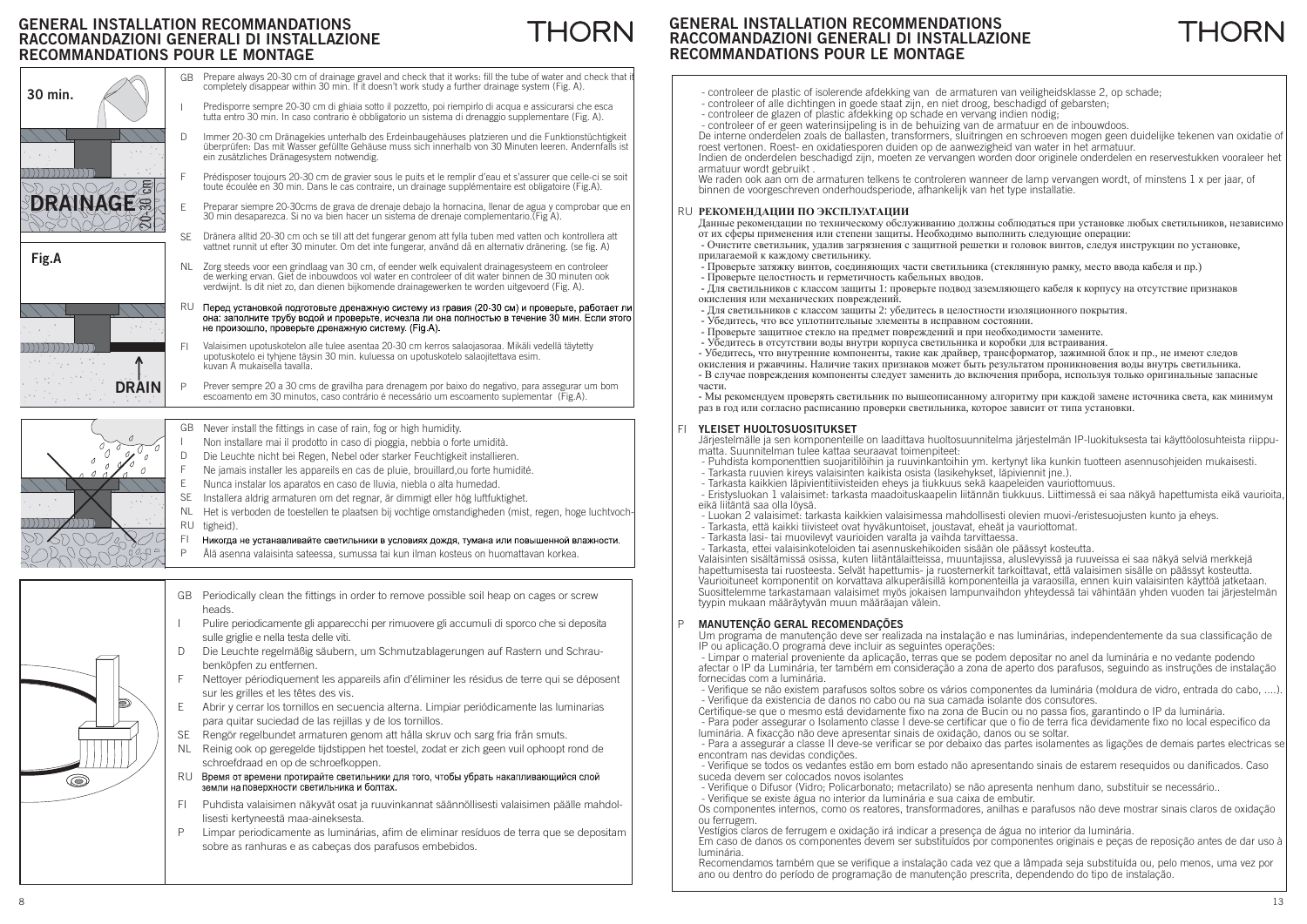#### F**RECOMMANDATIONS GENERALES POUR L'ENTRETIEN**

 Pour tous les appareils d'éclairage à part la classe à laquelle ils appartiennent et le type d'utilisation , un entretien à échéance programmée doit être effectuée ; il doit prévoir au moins les opérations suivantes :

 - nettoyer périodiquement les appareils et enlever les accumulations de saleté qui peuvent se déposer sur les grilles et les vis en suivant les indications supplémentaires dans les notices d'instructions qui accompagnent chaque appareil

- Vérifier le serrage des vis qui fixent les différentes parties de l'appareil ( enjoliveur de la verrine, entrée câble etc.)
- Vérifier le parfait état de tous les presse-étoupes et des câbles. Vérifier le serrage des presse-étoupes.

- Pour les appareils de Classe I vérifier le serrage du fil de mise-à-la-terre de l'appareil : le domino ne peut présenter de déta-

chement ou de mauvaises conditions de quelque nature qu'il soit. Au besoin, serrer à fond la vis de fixation du domino. - Pour les appareils de Classe II vérifier les enveloppes éventuelles en plastique ou isolants afin d'identifier des dégâts aux isolations

- Vérifier le parfait état et l'élasticité des joints qui ne peuvent pas se présenter comme secs, pincés, interrompus ou endommagés

- Vérifier le parfait état de l'écran / du diffuseur en verre ou matière thermoplastique. Le remplacer en cas de casse ou d'endommagement

- Vérifier d'éventuels accumulations d'eau à l'intérieur de l'appareil ou du boîtier d'encastrement

Les composants internes tels que l'alimentateur , le transformateur, le domino etc. ne peuvent présenter des signes importants de rouille ou d'oxydation.

La présence de tels phénomènes signale une possible entrée d'eau à l'intérieur de l'appareil

En cas où des composants étaient endommagés, ceux-ci doivent être remplacés avec des pièces de rechange d'origine avant de remettre l'appareil en service.

Il est recommandé d'effectuer des contrôles lors de lu remplacement de la lampe ou au moins une fois par an en choisissant la période la plus courte en relation avec le type d'installation.

#### E **RECOMENDACIONES GENERALES PARA EL MANTENIMIENTO**

 Para todas las luminarias en función del grado de protección así como de su uso, se debe efectuar un mantenimiento de las mismas

que tiene que incluir las siguientes operaciones:

-limpiar periódicamente las luminarias para quitar la suciedad que puede depositarse en la rejilla y en la cabeza de los tornillos siguiendo

Las instrucciones de instalación que acompañan a cada luminaria

-verificar que los tornillos están debidamente apretados a las distintas partes de la luminaria (aro, entrada de cable…) -verificar la integridad de todos los prensa cables y cables. Verificar que estén apretados los prensas.

-para las luminarias de clase I verificar la fijación del cable T.T, la regleta no debe presentar oxidación ni daños de cualquier tipo.

-para las luminarias de clase II verificar que no haya ninguna envoltura de plástico que pueda dañar la luminaria.

-verificar la elasticidad de la silicona, no tiene que estar ni seca, ni dañada ni rota.

-verificar la integridad de la cristal o del plástico. Sustituirlo en caso de rotura o daño.<br>-verificar de tanto en tanto la acumulación de agua en el interior de la luminaria o de la caja de empotrar.

Los componentes internos como el alimentador, transformador, regleta.. no deben estar oxidados. La presencia de cortes Indica una posible entrada de agua en el interior de la luminaria

En caso de componentes dañados deben sustituirse por recambios originales antes de volver a utilizarlos.

Se aconseja efectuar controles de cada luminaria al menos una vez al año o dentro del periodo recomendado por el mantenimiento de cada luminaria en función de la instalación.

#### SE **ALLMÄNNA UNDERHÅLLSREKOMMENDATIONER**

Schemalagt underhåll måste utföras på installationen och anslutningarna oavsett kapslingsklassning eller applikation. I underhållet måste följande åtgärder ingå:

 - Rengör anslutningarna från smuts som kan ha ansamlats på skyddsgallren och på skruvhuvudena genom att följa installationsanvisningarna som sitter på varje anslutning.

- Kontrollera att skruvarna inte sitter löst på de olika komponenterna i armaturen (glasram, kabelinföring, ...).
- Kontrollera varje kabelförskruvning, att kabeln inte är skadad och att förskruvningen inte sitter löst.

 - Kontrollera på varje isoleringsklass 1-anslutning att jordkabeln inte sitter löst. Klämman får inte sitta löst eller visa tecken på oxidering eller skada.

- Kontrollera på klass 2-anslutningar alla eventuella plast- och isoleringshöljen för skador.
- Kontrollera att alla tätningar är i bra skick och inte är torra, skadade eller spruckna.
- Kontrollera glas- eller plastskärmen för skador och byt ut den vid behov.
- Kontrollera att det inte finns vatten innanför armaturens hölje och infällnadsbox.

De interna komponenterna, såsom ballaster, transformatorer, brickor och skruvar, får inte visa tydliga tecken på oxidering eller rost. Tydliga tecken på rost och oxidering tyder på förekomst av vatten inuti armaturen.

Vid skada måste komponenterna ersättas med originalkomponenter och reservdelar innan anslutningen används. Vi rekommenderar även att kontrollera anslutningen varje gång lampan ersätts eller åtminstone en gång om året eller inom tidsintervallet på det föreskrivna underhållsschemat beroende på typ av installation.

#### NL **ALGEMENE ONDERHOUDSINSTRUCTIES**

 De installatie en de armaturen moeten, ongeacht hun IP-waarde of toepassing, onderhouden worden volgens een regelmatig onderhoudsprogramma. Hierbij moeten onderstaande handelingen uitgevoerd worden:

 - verwijder vuil van de beschermroosters en in de koppen van de schroeven van de armaturen; volg hiervoor de instructies voor installatie voorzien bij elk armatuur;

 - controleer of de schroeven, voorzien op de verschillende onderdelen van het armatuur (glasframe, kabelinvoer, enz.) goed vastzitten;

- controleer elke kabelwartel en kabel op schade; controleer of de kabelwartel niet losgekomen is;

 - controleer voor elk armatuur van veiligheidsklasse 1 of de aardingskabel niet losgekomen is. De klem mag geen tekenen van roest/oxidatie en/of schade vertonen en mag niet losgekomen zijn;

#### **GENERAL INSTALLATION RECOMMENDATIONS RACCOMANDAZIONI GENERALI DI INSTALLAZIONERECOMMANDATIONS POUR LE MONTAGE**



THORN

- GBNever cover visible parts of the fittings. Any part not protected by the recessing box, must not be in direct contact with the ground or in contact with aggressive chemical elements (ex. Fertilisers, herbicides, lime(Fig. B)).
- Non ricoprire mai le parti in vista dell'apparecchio. Nessuna parte dell'apparecchio non protetta dalla cassaforma deve stare a contatto diretto con il terreno, o venire a contatto con sostanze chimiche aggressive (es. Fertilizzanti, diserbanti, calce (Fig. B)).
- Die Oberseite der Leuchte muss immer frei bleiben. Leuchtenteile, die nicht durch das Einbaugehäuse geschützt sind, dürfen nicht mit dem Erdreich oder aggressiven chemischen Stoffen (z.B. Dünger, Unkrautvernichter, Kalk) in Berührung kommen.
- F Ne jamais recouvrir les parties visibles de l'appareil. Aucune partie de l'appareil non protégée par la boite d'encastrement, ne doit être en contact direct avec le terrain, ou venir au contact de substances chimiques agressives (ex : fertilisants, herbicides, chaux (fig.B)).
- Nunca cubrir el aparato. Cualquier parte no protegida por la caja no debe estar en contacto con el suelo, ni con elementos químicos agresivos ( fertilizantes, herbicidas, cal (Fig. B))
- SE Täck aldrig över armaturens ovansida. De delar som ej skyddas av infällnadsboxen får ej komma i direkt beröring med farliga kemikalier såsom, gödningsmedel, ogräsmedel, kalk, etc. (se fig. B)
- NLDe bovenzijde van het toestel dient steeds vrij te blijven. Geen enkel deel van het toestel dat niet beschermd is door de inbouwdoos, mag in contact komen met de grond of met agressieve chemische stoffen (meststof, onkruidverdelgers, kalk …(Fig. B)).
- Никогла не закрывайте вилимую поверхность светильника. Любая часть, незащищенная RUвстраиваемой коробкой, не должна находится в прямом контакте с землей или другими активными химическими элементами (например, удобрениями, гербицидами, известкой и тп.)
- Älä peitä valaisimen näkyviä osia. Huolehdi siitä, etteivät valaisimen osat upotuskoteloa lukuunottamatta ole suorassa kosketuksessa maa-ainekseen tai voimakkaiden kemikaalien (lannoitteet, kalkki, tms.) Kanssa.
- Nunca cobrir as partes visíveis da Luminária. Nenhuma parte da luminária não protegida pelo negativo de encastramento deve estar em contacto directo com o terreno, ou vir a ter contacto com substâncias químicas agressivas (ex: fertilizantes, herbicidas, cal (Fig.B)).



- At the first installation, every product maintenance and opening, please leave the product working for 30/60 minutes before closing it.
- Alla prima installazione, ad ogni manutenzione del prodotto o ad ogni apertura del prodotto fare funzionare gli apparecchi per 30-60 minuti prima di chiuderli.
- Bitte die Leuchten bei Erstinstallation und jeglichen Wartungsarbeiten zunächst 30 bis 60 Minuten geöffnet betreiben, um Effekte bedingt durch minimale Restfeuchtigkeit unterhalb des Leuchtenglases zu vermeiden.
- A' la première installation, à chaque entretien ou à chaque ouverture du produit , faire fonctionner les appareils pendant 30-60 minutes avant de les fermer.
- En la primera instalación, cada vez que realiza tareas de matenimiento o que abra el producto, utilizar el equipo 30/60 minutos antes de cerrarlo.
- Låt armaturen brinna 30-60 minuter innan den försluts. At the first installation, every product maintenance and opening.
- Laat de toestellen  $30$  à 60 minuten in werking, vooraleer het te sluiten. At the first installation, every product maintenance and opening.<br>Оставьте светильники поработать в течение 30-60 мин. перед тем, как закрыть их.
- At the first installation, every product maintenance and opening.
- Käytä valaisinta 30-60 min. ennen valaisimen sulkulasin lopullista kiinnitystä. At the first installation, every product maintenance and opening.
- Quando da instalação, deixar funcionar as luminárias cerca de 30 60 minutos antes de fechar. At the first installation, every product maintenance and opening.

12